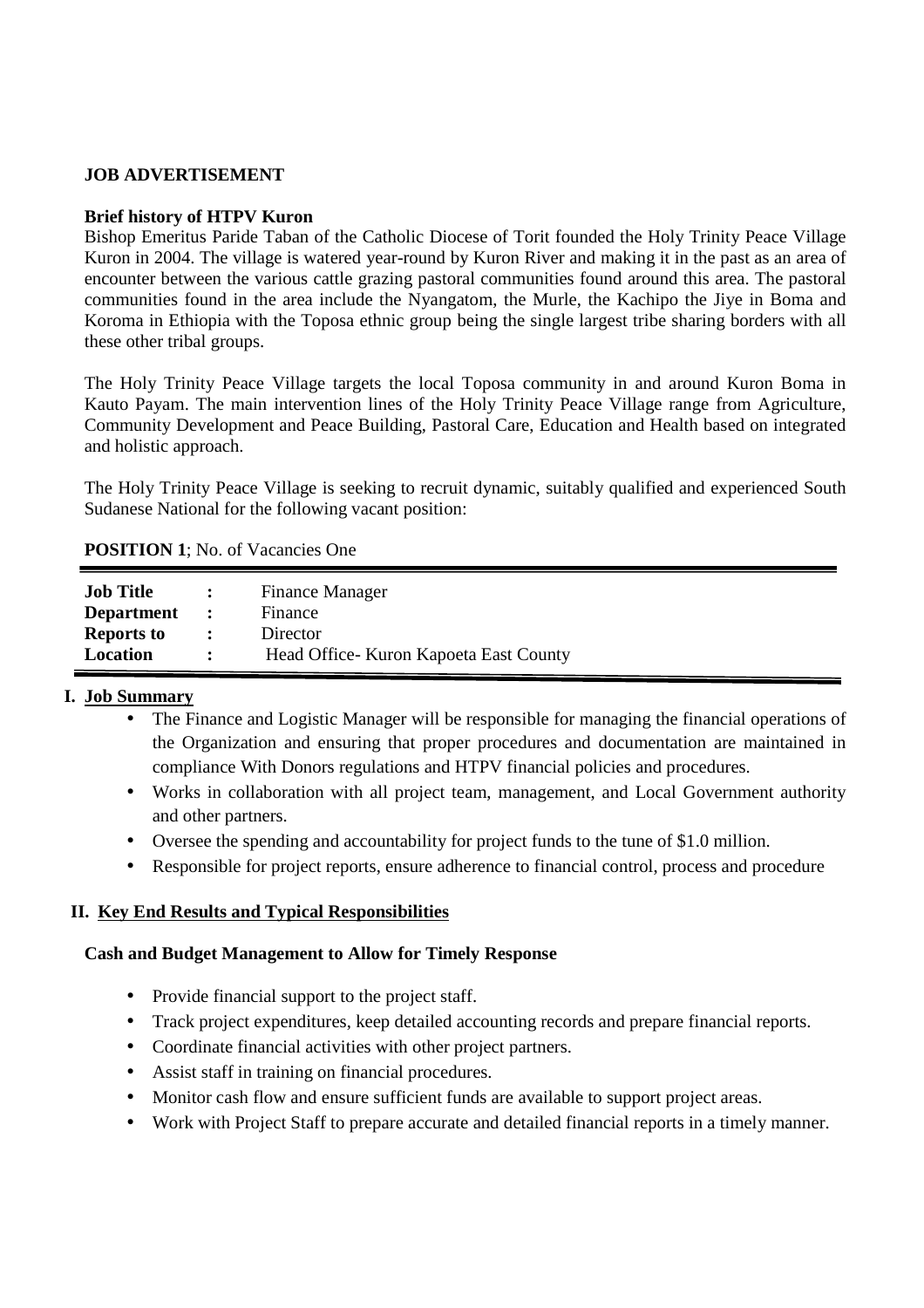- Prepare weekly and monthly project cash forecasts in a realistic manner
- Review cash disbursement vouchers
- Review purchase requisitions and orders.
- Review payment packages for budget availability and correct coding.
- Monitor budget versus actual expenditure.
- Ensure timely processing and disbursement of payments to legitimate suppliers/vendors/contractors.
- Prepare work plan and budget in coordination with the programme manager and make sure that all expenditures are according to work plan and budget

## **Accurately Financial Reports to Ensure Compliance to Accounting Standards and Best Practice**

- Manage general ledger accounting system
- Reconcile Accounting software reports with project reports
- Monitor the advances register
- Ensure accountability in the preparation, review, consolidation and submission of correct and complete Project Financial reports on time
- Coordinate and ensure availability of all documents during Project audit

### **Ensure Internal Financial Controls Compliant to Established Policies and Procedures**

- Ensure adherence to financial controls, processes and procedures.
- Follow up finance-related audit actions
- Participate in Quarterly physical asset and inventory verifications
- Ensure adherence to HTPV Operation Manual

### **Field Support Visit for monitory of project progress**

- Training of communities and volunteers in financial and record maintenance as and when required.
- Verification of direct benefits distribution to communities
- Project support visit and reporting

### **III.Dealing with Problems**

- Working in partnership with different organisation culture and ensure project results are achieved on time without compromising quality
- Managing donor grants with strict reporting deadlines
- Working effectively in multiple communities and environments
- Operating in remote areas and with vulnerable communities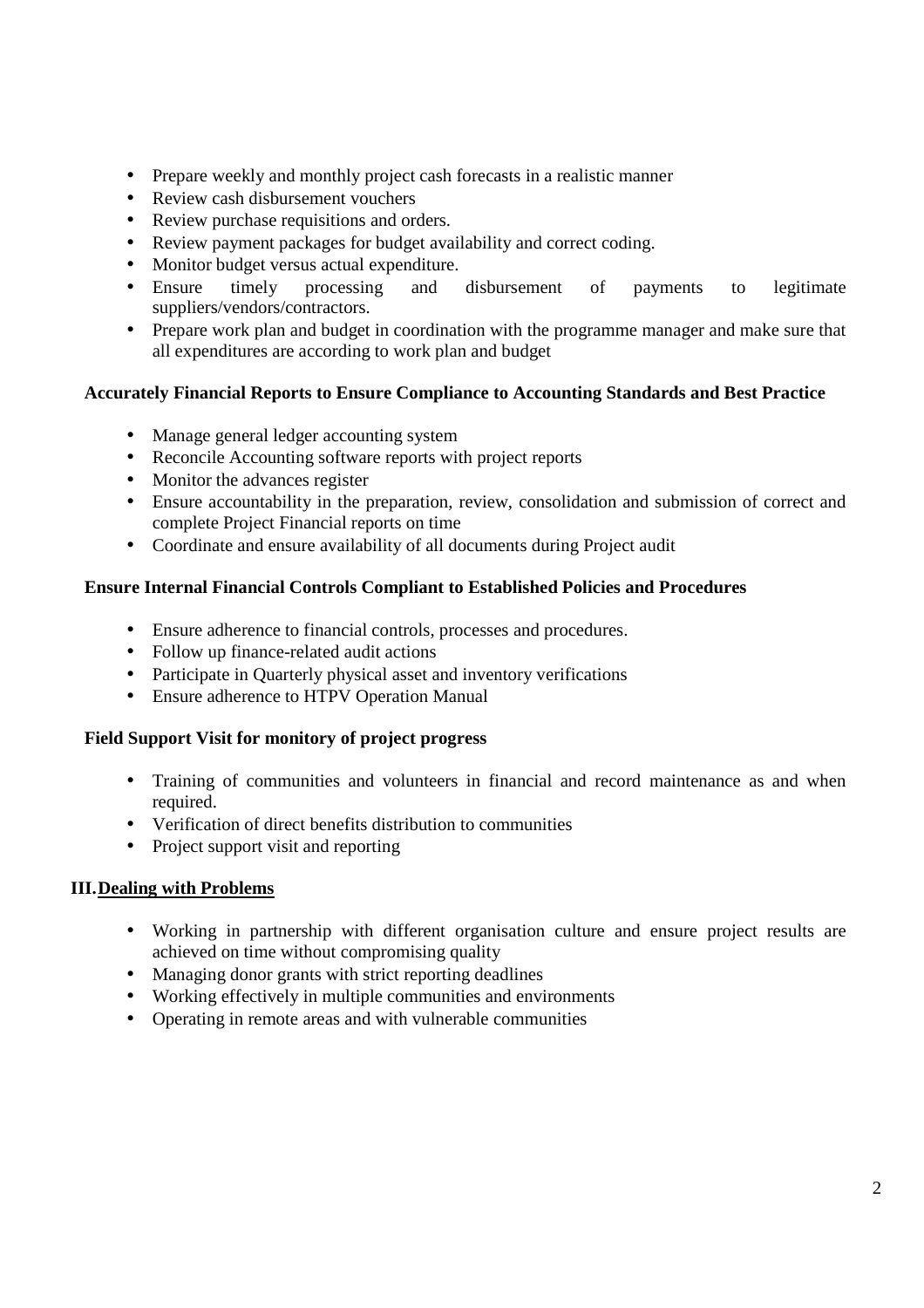# **IV.Communications and Working Relationships**

## **Internal**

- Project officer
- Management team
- Board members
- Resource Mobilization Team
- Other Plan staff

# **External**

- Partners at County level
- Donors
- National Offices
- Head of departments/Local government authorities
- Community resource people including various Payam level committees
- Children during field visits

# **V. Knowledge, Skills and Behaviours Required to Achieve Role's Objectives**

# **Qualification and Experience**

- A degree in Accounting or equivalent qualification in accounting, finance, or a related subject area.
- Two to three years of experience performing accounting functions.
- Strong financial management and accounting skills.
- Knowledge of the Microsoft Office tools, particularly Excel. Experience with Great Plains accounting software is desirable.
- In-depth knowledge of finance and accounting preferably in non-profit making organisation

# **Demonstrated behaviors needed by the post holder to successfully perform the role:**

- Hardworking with capacity to work independently with minimum supervision
- Honest, integrity, open and transparent personality.
- Team player
- Work towards achieving a team goal and result oriented
- Be able to respect all groups of people in the community and culturally sensitive
- Persuasive and able to work in different cultural settings
- Motivated, energetic and strives to develop and support others
- Work for the best interest of the organization and community
- Appreciate child rights and gender equality
- Ability to work under harsh condition
- Ability to work under multidisciplinary and multicultural environment